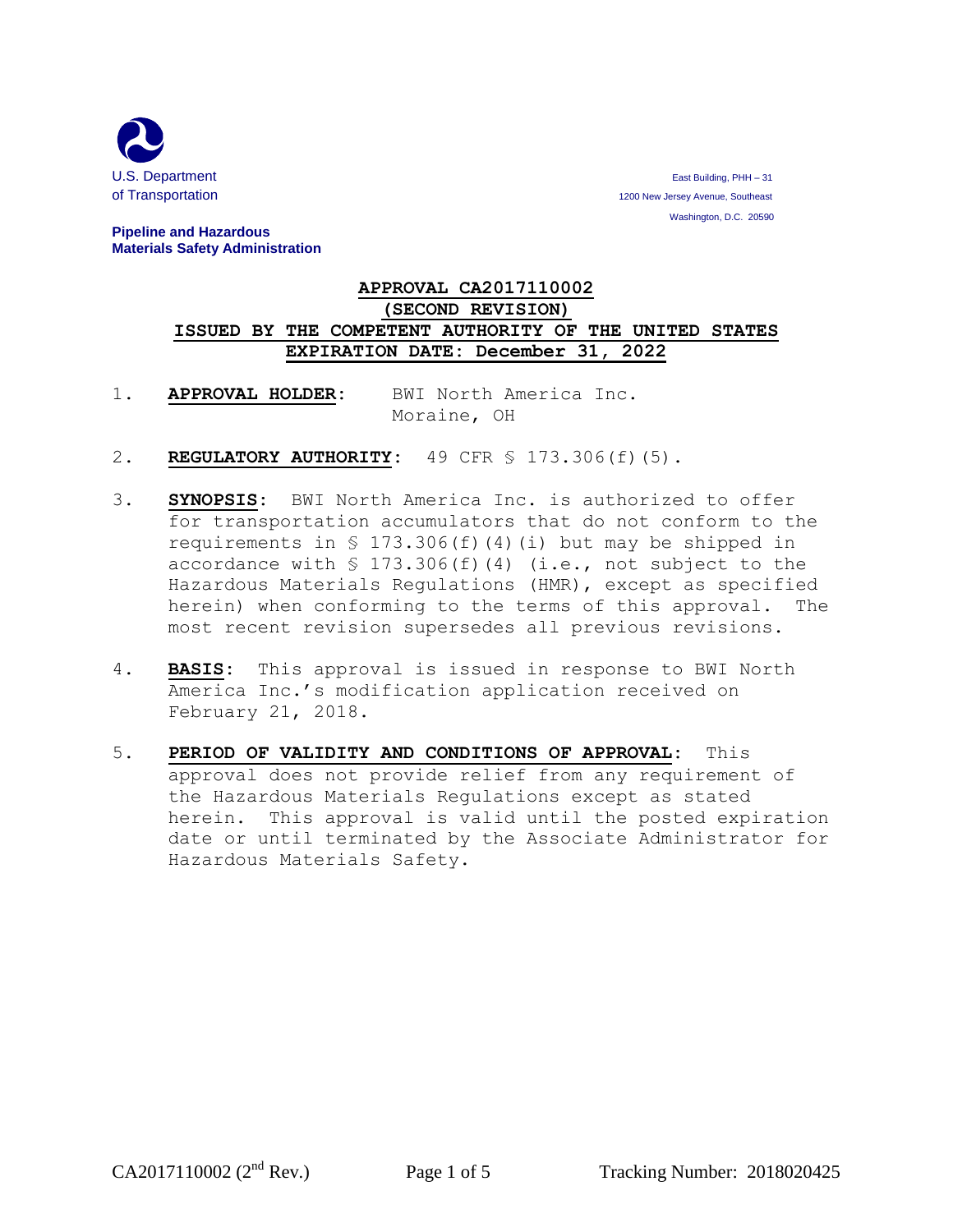a. Approved Materials: Only the following material(s) may be transported under the terms of this approval.

| Hazardous Materials Description    |                              |                               |                  |
|------------------------------------|------------------------------|-------------------------------|------------------|
| Proper Shipping Name               | Hazard<br>Class/<br>Division | Identi-<br>fication<br>Number | Packing<br>Group |
| Articles, pressurized<br>pneumatic | 2.2                          | UN3164                        | N/A              |

- b. Safety Controls: Accumulators authorized for transport under the terms of this approval must comply with the following limitations:
	- (1) Each accumulator must meet the requirements in  $$173.306(f)(4);$
	- (2) The accumulator may not have a charge pressure that exceeds 85 psig at 72 °F;
	- (3) The accumulator may not have a capacity exceeding 3.9 L;
	- (4) The accumulator may not have a product of capacity expressed in liters and charge pressure expressed in bars that exceeds 22.9;
	- (5) The accumulator must have a burst pressure of not less than 4.5 times its charge pressure at 70  $\degree$ F; and
	- (6) Each accumulator design type must comply with  $$173.306(f)(4)(iii) and (iv).$
- c. Testing Requirements: Testing must be performed on design types and on production lots as follows:
	- (1) Design Type test: A design type is defined as that representing accumulators with identical bore size, design pressure, configuration, manufacturing methods, and materials of construction. At least one accumulator of each design type must be hydrostatically or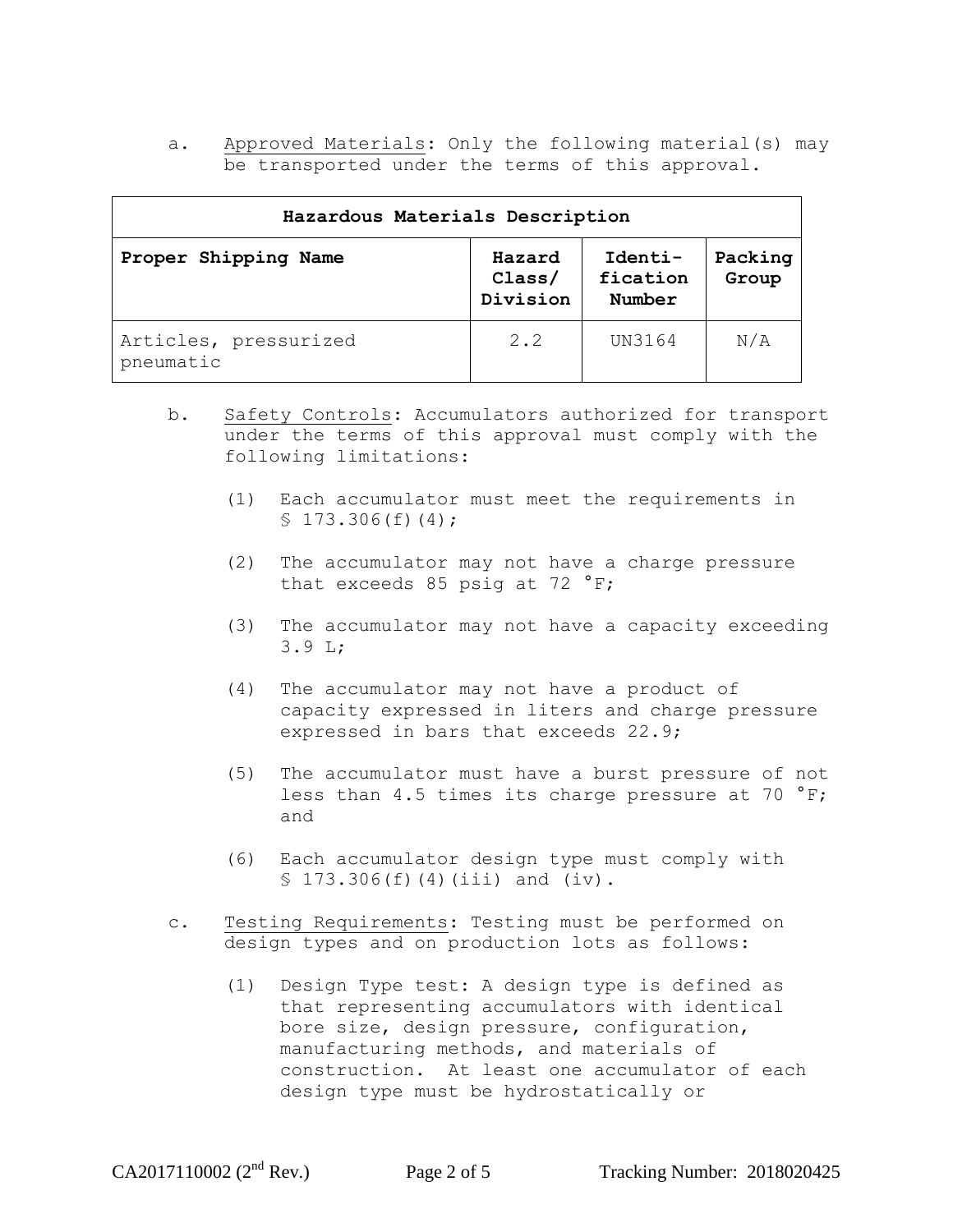pneumatically pressurized to failure. Failure must be at a pressure not less than 4.5 times the charge pressure at 72 °F. The observed failure mode must be such that the device does not rocket or fragment.

- (2) Production lot test: A lot is defined as that quantity of 1,000 or fewer accumulators of the same design type, successively produced over a production shift not exceeding 10 hours. One accumulator, randomly selected from each lot shall be tested to destruction and must not burst below 4.8 times the charge pressure at 72 °F. If the test fails, the lot shall be rejected or 10 additional accumulators may be selected at random and subjected to the test. Should any of the ten accumulators thus tested fail, the entire lot must be rejected.
- d. Packaging Requirements: Accumulators must be shipped as an inside packaging.
- e. Marking Requirements: Each package and overpack, if used, which has been prepared under the provisions of this approval must be plainly marked with the approval number.
- f. When conforming to the requirements in paragraphs 5.b. through 5.e. above, accumulators may be shipped in accordance with  $$ 173.306(f)(4)$  (i.e., not subject to the HMR, except as specified herein).
- 6. **MODES OF TRANSPORTATION AUTHORIZED:** Motor vehicle, rail freight, cargo vessel, passenger-carrying aircraft and cargo aircraft.

## 7. **SPECIAL PROVISIONS:**

- a. A current copy of this approval must be maintained and made available for examination at each location where packagings authorized under this approval are manufactured, marked, or tested.
- b. A current copy of this approval must be maintained and made available for examination at each facility where the package is offered or reoffered for transportation under its authority.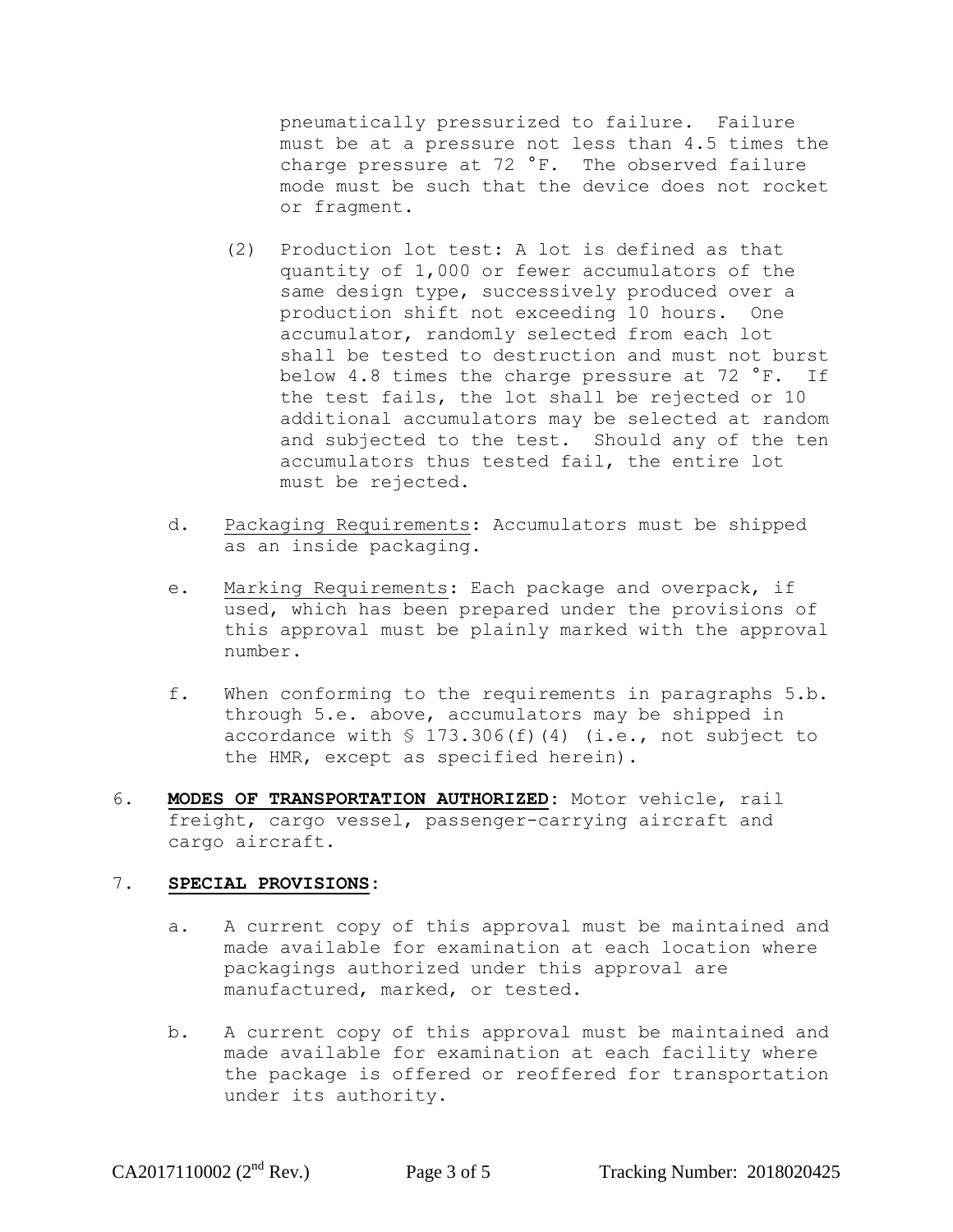- c. Any person who receives a package covered by this approval may reoffer it for transportation provided no modification or change is made to the packaging (i.e., accumulator) or its contents and it is reoffered for transportation in conformance with this approval.
- d. This approval in no way affects the need to obtain any required authorizations from other agencies of the United States Government or from the competent authorities of countries of origin, transit and destination.
- e. The approval holder must maintain a record that contains a listing of the approximate number of packagings manufactured, marked, sold, used and tested under the terms of the approval.
- f. All of the above information must be made available upon request to a DOT representative or an enforcement official.
- g. Shipments or operations conducted under this approval are subject to the Hazardous Materials Incident Reporting requirements specified in 49 CFR 171.15 – Immediate notice of certain hazardous materials incidents, and 49 CFR 171.16 – Detailed hazardous materials incident reports. In addition, the approval holder must notify the Associate Administrator for Hazardous Materials Safety, in writing, of any incident involving a package, shipment, or operation conducted under the terms of this approval.

## 8. **GENERAL PROVISIONS:**

a. Failure by any person to comply with the terms and conditions of this approval and the Hazardous Materials Regulations, 49 CFR Parts 171-180, may result in the modification, suspension or termination of that person's authority to use this approval. Failure to comply may also subject that person to penalties prescribed by 49 U.S.C. §§ 5123 and 5124. This approval may be modified, suspended or terminated in its entirety if that action is justified in light of changes in circumstances or additional information not available when this approval was issued. Unless immediate modification, suspension or termination is